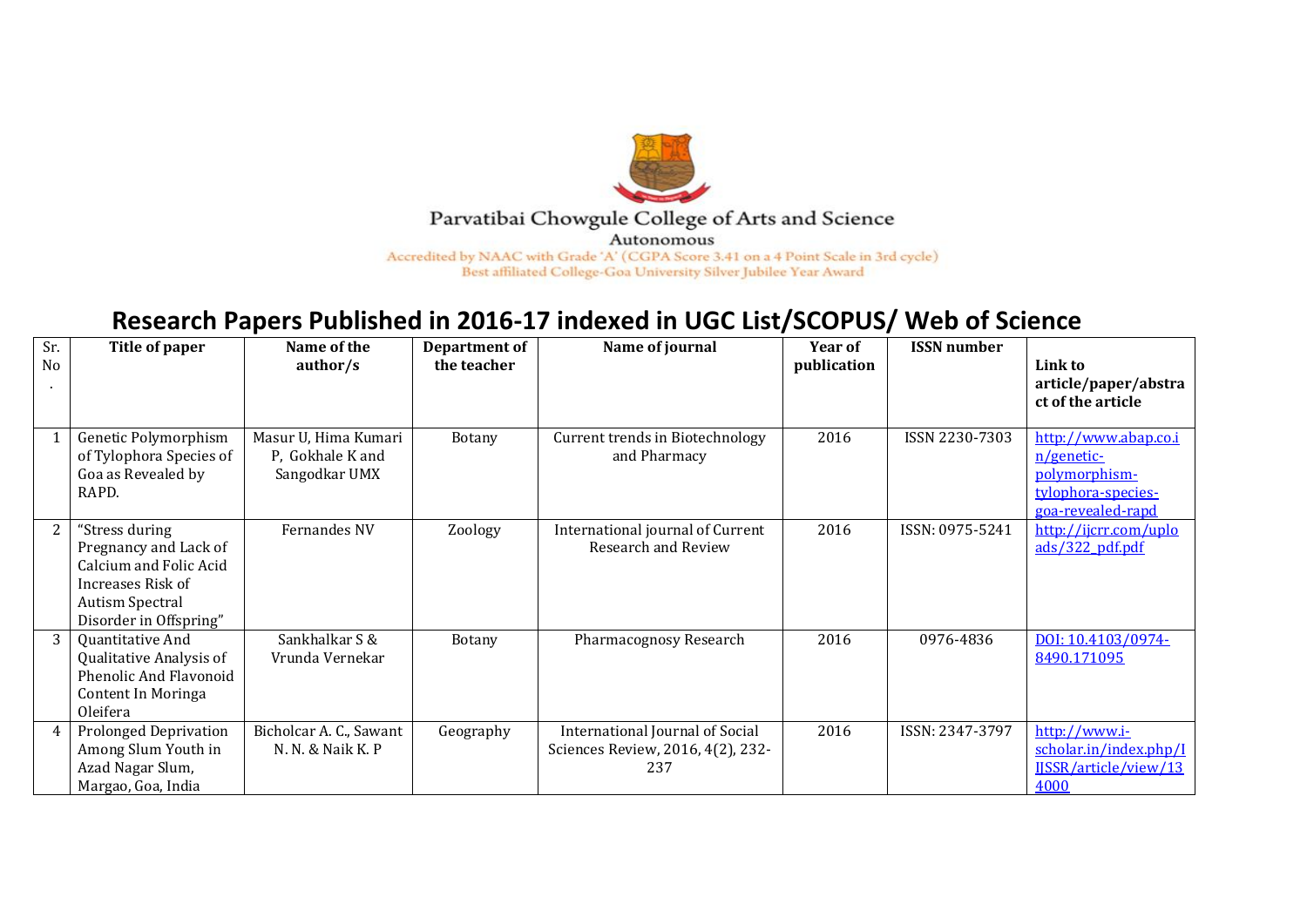|    | Reproductive Health of<br>Women in Moti Dongar<br>Slum - Margao, Goa                                                                                                                    | Bicholcar A. C., Sawant<br>N. N., Shingadi D. and<br>Pandey R                         | Geography           | <b>International Journal of Social</b><br>Sciences Review, 4(3), 417-420   | 2016 | ISSN: 2347-3797           | http://www.i-<br>scholar.in/index.php/I<br>IJSSR/article/view/13<br>3925                                                                                                                  |
|----|-----------------------------------------------------------------------------------------------------------------------------------------------------------------------------------------|---------------------------------------------------------------------------------------|---------------------|----------------------------------------------------------------------------|------|---------------------------|-------------------------------------------------------------------------------------------------------------------------------------------------------------------------------------------|
| 6  | Salinity stress induced<br>damage to lipids,<br>proteins, primary<br>photochemistry and<br>possible protection by<br>antioxidants i+B47n<br>rice varieties from<br>Khazan fields of Goa | Sankalkar S and V.<br>Vrunda                                                          | Botany              | Oryza                                                                      | 2016 | 0474-7615                 | http://arrworyza.com<br>/AdminPanel/downlo<br>ad/Salinity%20stress<br>%20induced%20dam<br>age%20to%20lipids,.p<br>df                                                                      |
|    | The Goan Diaspora and<br>the left behind Women<br>in Goa                                                                                                                                | Moraes SS                                                                             | Sociology           | International Journal of Research<br>in Social Science                     | 2016 | ISSN 2249-2496            | https://www.indianjo<br>urnals.com/ijor.aspx?t<br>arget=ijor:ijrss&volum<br>e=6&issue=3&article=<br>005                                                                                   |
| 8  | "Remapping for<br>Revitalization of Higher<br><b>Educational System In</b><br>India using ICT"                                                                                          | Falleiro S                                                                            | Computer<br>Science | PARIPEX-Indian Journal of<br>Research.                                     | 2016 | Print ISSN: 2250-<br>1991 | https://www.worldwid<br>ejournals.com/paripex/<br>article/remapping-for-<br>revitalization-of-the-<br>higher-educational-<br>system-in-india-using-<br>ict/Mjk1MTQ=/?is=1&b<br>1=117&k=30 |
| q  | <b>Tradition</b> and<br>Modernity in the novels<br>of Lambert<br>Mascarenhas, Victor-<br>Rangel Riberio and<br>Savia Viegas                                                             | Da Costa SF                                                                           | English             | International Journal of English<br>Language, Literature and<br>Humanities | 2016 | 2321-7065                 | https://ijellh.com/0JS<br>/index.php/0JS/articl<br>e/view/1395                                                                                                                            |
| 10 | Production of probiotic<br>soy yoghurt - A dairy<br>product for the future.                                                                                                             | Kanchana, R., Chari, A.,<br>D'costa, L., Kamat, N.,<br>Redkar, N., and<br>Dessai., T. | Biotechnology       | International Journal of Life<br>Sciences                                  | 2016 | ISSN: 2319-1198           | https://www.research<br>gate.net/publication/<br>309876177 Productio<br>n of Probiotic Soy Yo<br>ghurt-                                                                                   |